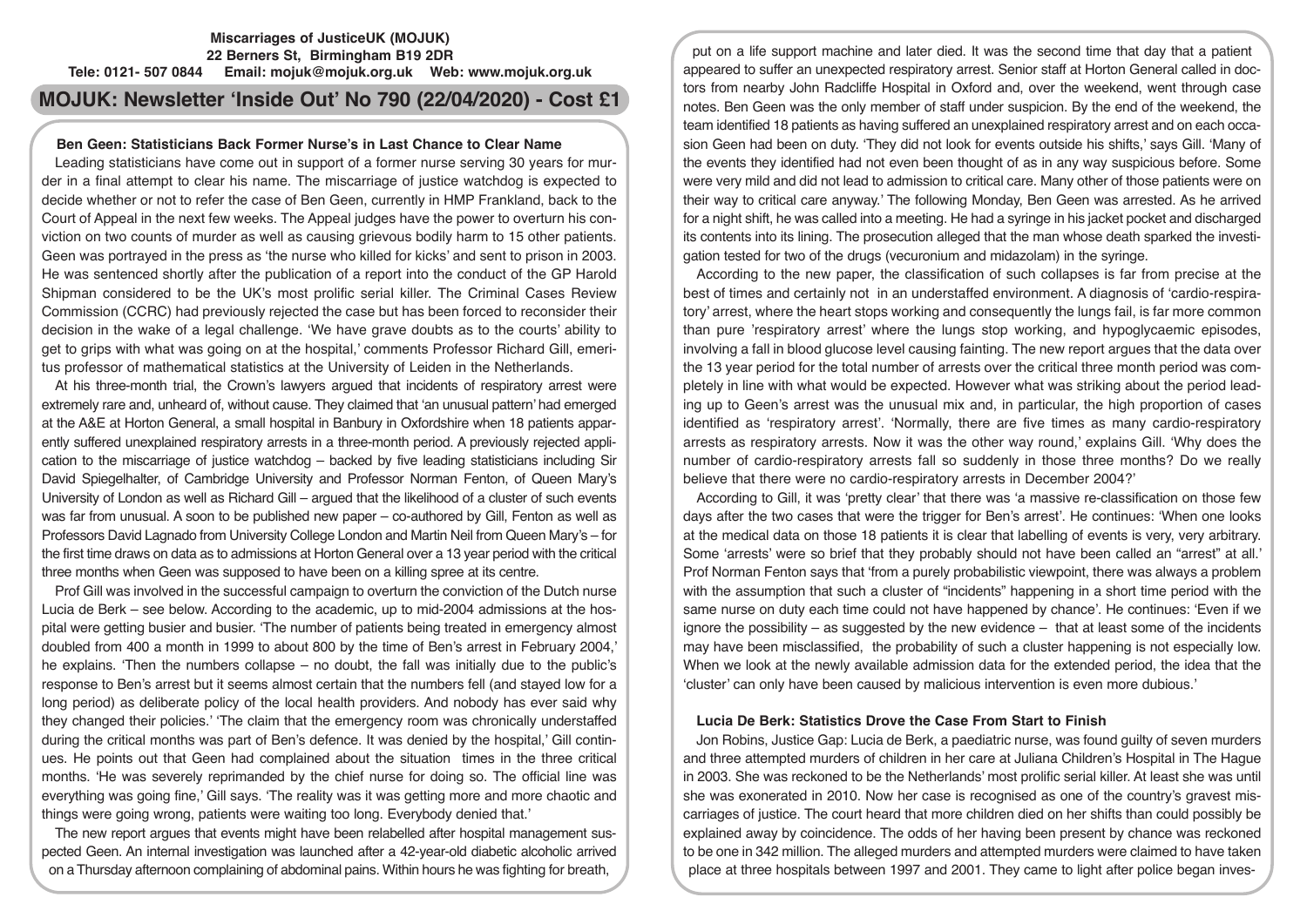tigating the death of a baby girl named Amber. Her conviction was based on two deaths, including that of Amber, which toxicology reports suggested could have been a result of poisoning. Statistics drove the case from start to end, according to British-born statistician Richard Gill, emeritus professor of mathematical statistics at the University of Leiden in the Netherlands. Gill campaigned for de Berk's conviction to be overturned. 'Why do we know beyond reasonable doubt that Lucia is innocent? Because an independent multidisciplinary scientific team of medical specialists, toxicologists were finally allowed complete access to complete medical dossiers of key cases,' Gill told me. 'They discovered that the alleged incident in each of those cases was entirely natural – though in each case there was a heap of medical errors and all kinds of important information had earlier been withheld from the courts.'

Just like the de Berk case, Geen's began with the hospital handing over the murderer to the police. Typically, murder investigations begin with 'an evidently murdered person' (Dr Gill's words) and the police are called in to find the perpetrator. However, in these cases that principle has been inverted; the police go with the story as told by the medics. 'As we know, "medical collegiality" means that that story will be very consistent,' he said. 'No one will break ranks and tell a different story.' Prof Gill argued that the fact of Geen's presence came to be what defined an incident as an 'incident'. Again, that is what happened in the de Berk case. The two cases highlight the difference between the British adversarial legal system and the Continental inquisitorial system. In the Netherlands, the court can appoint a scientist to lead an investigation, which means that the judge and jury do not have to depend on the expert witnesses called by the prosecution and defence. In Prof Gill's view, Ben Geen was convicted simply because the prosecution had the more persuasive experts. 'Unfortunately, Ben will never get a fair trial until medical experts start speaking out on his behalf. I am afraid that their ranks are closed,' he said. 'Lucia got a fair retrial because there was a medical whistleblower, well placed in society and with inside knowledge who fought for seven years.'

#### **Guildford Bombings: Cover up Extended for Another 100 Years!**

Colum Eastwood: To ask the Secretary of State for the Home Department, for what reason her Department has reclassified more than 600 files relating to the 1974 Provisional IRA Guildford pub bombings resulting in some files remaining closed for an additional 84 to 100 years.

James Brokenshire:These files have not been reclassified. The files were held as a single collection with a closed status at The National Archives and a review date of 2019. Following the review of the files, it was decided that it was necessary to apply to extend the closure periods. The Freedom of Information Act exemptions engaged can be found by searching individual records at: http://discovery.nationalarchives.gov.uk/details/r/C3043

#### **Greece: Reforming Prison System and Ending Police Ill Treatment Urgent Priorities**

Strasbourg, 09.04. 2020 – After a visit to prisons in Greece last year, the Council of Europe's Committee for the Prevention of Torture and Inhuman or Degrading Treatment or Punishment (CPT) recommends that the Greek authorities remedy structural problems that have led to enduring ill-treatment of detainees, prison overcrowding and staff shortages, among other issues. The report, published today together with a response from the Greek authorities, acknowledges some positive measures since the last CPT visit to Greece in 2015. For example, the delegation observed more relaxed and informal exchanges between prisoners and their families and children at Korydallos Men's Prison. But too many fundamental problems persist.

Examining the situation of persons detained by the Hellenic Police, the report concludes that police ill treatment remains a "frequent practice throughout Greece". Moreover, the current system of investigations into allegations of ill treatment is ineffective. The CPT calls on the Greek authorities to ensure that all police officers in the country understand clearly that any form of ill treatment of detained persons constitutes a criminal offence and will be prosecuted accordingly. As regards prisons, far too many prisoners continue to be held in conditions that represent an "affront to their human dignity". Urgent steps to reduce overcrowding at Korydallos Men's and Thessaloniki Prisons, both operating at over 140% of their official capacity, are required.

Poor material conditions matched the overcrowding in most wings at Korydallos Men's Prison: the CPT found up to seven persons in a 9.5m2 cell containing filthy mattresses and blankets, infested with bed bugs and with mould on the walls and ceiling. Conditions in certain sections at Korydallos Men's Prison and in the unsupervised disciplinary unit at Nigrita Prison were so bad that they can "easily be considered to amount to inhuman and degrading treatment" according to the CPT. The CPT calls on the Greek authorities to decrease occupancy levels so as to ensure that every prisoner has at least 4m² of living space, excluding the sanitary annexe, and is provided with their own bed. No prisoner should have to sleep on a mattress on the floor. Prisoners must also be given appropriate hygiene products and regular access to hot water. The report also documents that prisoners, not staff, control the prison wings and that there were increasingly high levels of inter-prisoner violence and intimidation in the prisons visited. At Korydallos Men's Prison, a "sense of lawlessness" was pervasive: The four large wings, each holding between 230 and 431 prisoners, were often staffed by a single prison officer, who clearly was not in a position to exert any authority or control. Indeed, the CPT delegation met prisoners who possessed improvised knives for self-protection, knowing that staff would not be able to help them. Many violent incidents remained unreported or even unnoticed.

In all prisons visited, the delegation heard accounts that outside gangs linked to inmates in the establishment had threatened certain staff members, and it appeared that these groups were consequently afforded more privileges. It was also apparent that there were a lot of drugs and mobile phones inside the establishments visited, which were reportedly brought in by some staff. To tackle this problem, the CPT calls for an effective national strategy that should include a risk and needs assessment of every prisoner entering the prison system. In addition, an action plan for prison staff to regain control of the wings and for stronger groups of prisoners to be separated from other prisoners must be put in place. Staffing levels must be radically increased and all instances of inter-prisoner violence must be rigorously investigated and the perpetrators prosecuted.

The report further raises concern over "widespread deficiencies regarding health care services" in prisons. Problematic issues such as access to health care, medical screening upon arrival or medical confidentiality are all compounded by the severe shortage of health care staff and a continued lack of integrated management of health care services. The CPT is highly critical of the poor care provided to patients in the Korydallos Prison Health Centre and recommends that "urgent steps" be taken to increase significantly the number of qualified health care personnel, to reduce the occupancy levels and to repair the toilet and washing facilities. On a general level, the CPT recommends "more decisive action", including that the Greek government draft a second and more detailed Strategic Plan for the Penitentiary System for the years 2021 to 2025. "The recovery of the prison system must be a priority of the Greek government, together with the Hellenic Parliament and the judiciary as a whole", the report states.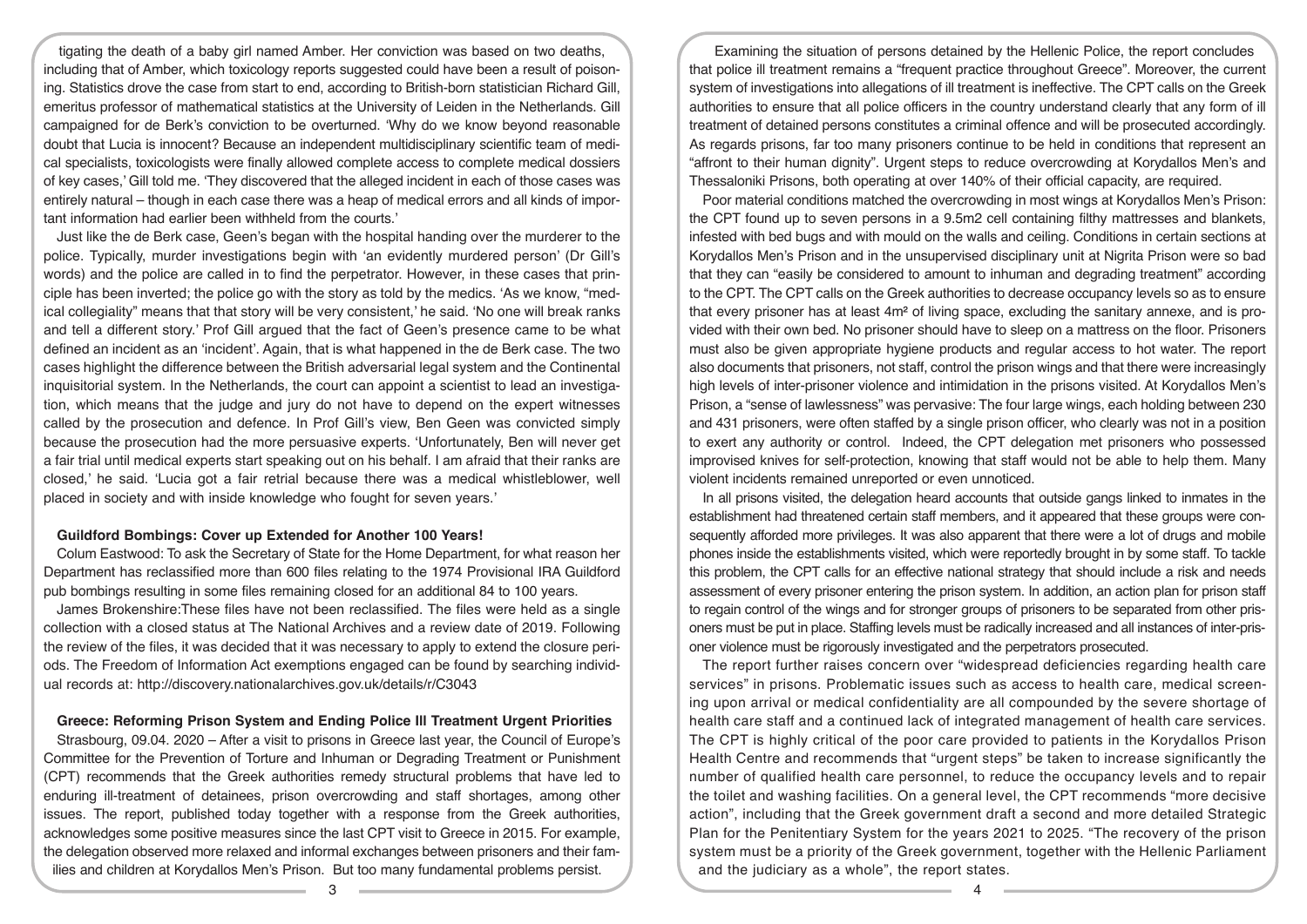# **Woman's Attraction to Chandelier's Not a Sexual Orientation**

Jim Waterson, Guardian: A woman in a long-term relationship with a 92-year-old German chandelier has been told that her attraction to historic light fittings is not considered to be a protected sexual orientation. Press regulator Ipso made the ruling after Amanda Liberty, a woman from Leeds in her mid thirties, complained about an article in the Sun mocking her public declaration of love for Lumiere, her name for an intricate lamp she bought on eBay. She argued that the newspaper's article breached the regulator's code of conduct which requires publishers to avoid prejudicial or pejorative references to an individual's sexuality.

Liberty identifies as an 'objectum sexual' – an individual who is attracted to objects. She objected to being included in an end-of-year article by Sun columnist Jane Moore, which nominated her for a "Dagenham Award (Two Stops Past Barking)" prize, simply because of her sexual attraction to Lumiere. She also raised concerns about the accuracy of the newspaper's reporting after the article referred to her being married to the chandelier. She pointed out she was in a relationship with the chandelier but not yet married to it.

The newspaper said that it did not doubt that her attraction to chandeliers was genuine, however it said that sexual orientation in the context of the press regulation code covered people who were attracted to people of the same sex, the opposite sex, or both. Since Liberty was not legally able to marry the chandelier, it would not be legally discriminatory to prevent such a marriage. The Sun also pointed out that Liberty had extensively talked to the media about her attraction towards chandeliers and other objects in the past, having previously changed her surname during a previous self-declared public relationship with New York's Statue of Liberty. The newspaper said that since Liberty had previously exercised her freedom of expression in speaking about her relationship, Moore was entitled to comment on it. The complaints panel at the press regulator sided with the newspaper, saying that they acknowledged that the article was considered to be "offensive and upsetting" by Liberty but that Ipso do not cover issues of taste and decency. They dismissed her complaint on the basis that their code "provides protection to individuals in relation to their sexual orientation towards other persons and not to objects". As a result her attraction to an object "did not fall within the definition of sexual orientation" and was not covered by the regulations.

# **High Court Overturns Decision Not to Prosecute Rape Allegation**

Alice Kuzmenko, UK Human Rights Blog: The Divisional Court has recently handed down a novel decision in R (FNM) v DPP, considering the right of complainants to a fair opportunity to make representations to the Director for Public Prosecutions ("DPP"), and for those representations to be considered, when conducting a review under the Victims' Right to Review Scheme ("the VRR Scheme"). The Court held that in circumstances where the DPP had not waited to give the complaint an opportunity to make representations as to whether there should be a criminal prosecution, the decision not to prosecute was materially flawed.

*Background:* The judicial review concerns the decision of 9 August 2019 by the CPS Appeals and Review Unit ("ARU") to uphold a decision not to prosecute the potential defendant, T. This concerned allegations of rape and sexual assault arising out of a party at which the Claimant alleged that T knew her to be underage, and that he cannot have reasonably believed her to be consenting by virtue of being heavily intoxicated from Ecstasy, cannabis, and Xanax. T accepted that there was sexual intercourse but denied rape.

Following several CPS decisions not to prosecute, the Claimant made a VRR Scheme review

request on 12 June 2019. On 1 July 2019, she requested that it be paused whilst she seeks legal advice, and that she "would be grateful if you would confirm a new decision in accordance with that". A manager from the CPS Appeals and Review Unit (ARU) responded on 5 July 2019, stating that: [...] Whilst you, or your legal representative are at liberty to make representations, and whilst the reviewing lawyer will have regard to them as soon as possible, it is essential that the independence of the CPS decision is maintained […] Therefore, please note 27 September 2019 for the ARU to provide you with an update pending your representations […] However, before the Claimant submitted any representations, the ARU reached a decision on 9 August 2019 to uphold the decision not to prosecute T. It is this decision that the Claimant judicially reviewed.

*Issues in the Case:* The first issue concerned whether there is, broadly speaking, a right for complainants to make representations before a decision is reached during the independent review stage of the VRR Scheme. The second concerned the status of the email of 5 July 2019 and whether the decision which followed involved a failure of due process in circumstances where the Claimant requested time to seek legal advice prior to making representations and had understood the email to indicate that a decision would not be taken until 27 September 2019.

*The VRR Scheme and Guidance.* In 2011, the Court of Appeal in Killick noted that victims have a right to seek a review of CPS decisions not to prosecute, but that it must be for the Director to consider whether the way in which the right of a victim to seek a review cannot be made the subject of a clearer procedure and guidance with time limits [57]. The CPS, headed at that time by new Labour leader Sir Keir Starmer (DPP between 2008 and 2013), launched the VRR Scheme to provide such clearer procedure and guidance on requesting reviews of qualifying decisions, one of which being not to bring proceedings. The Guidance issued in 2016 expresses at [42] that: Where a victim has given reasons for requesting a review, the issues raised will be addressed in the decision letter to the victim, where appropriate.

*Parties' Submissions:* The Claimant submitted that the communication of the Decision before 27 September 2019 was a clear breach of her right to make representations. She had such a right (encompassing both the fair opportunity to make submissions to the decision maker before a decision is reached, as well as an obligation for the decision maker to consider those submissions). These contentions were based on the propositions that (i) the VRR Scheme gave rise to an implicit right to an opportunity to make representations which would be potentially relevant to the decision; (ii) common law procedural fairness required such a right to exist as a decision not to prosecute would be adverse to the Claimant and that she had something of relevance to say; and (iii) a legitimate expectation was created by the email of 5 July 2019 that her representations would be considered and that a decision would not be reached until 27 September 2019.

The DPP submitted that the VRR Scheme confers a right to request a review, but the Guidance does not point to a right to influence the outcome of that review, as that would undermine the independence of Prosecutors. Relying on R(S) v The CPS, it was contended that the VRR Scheme is merely a mechanism for reconsidering facts, not for accepting new accounts. Whilst the DPP accepted that complainants can make new representations, and if made, they would be considered, it was argued that there is no entitlement to this under the Guidance or at common law – particularly as the complainant would already have had an opportunity to give their account to the police. Moreover, no legitimate expectation was formed, as the email relied upon was ambiguous and no more than a statement that the Claimant was at liberty to make representations.

*Judgment:* The Court found that the Guidance does provide for a right of a fair opportunity to make representations and for them to be taken into account by the decision maker – [45].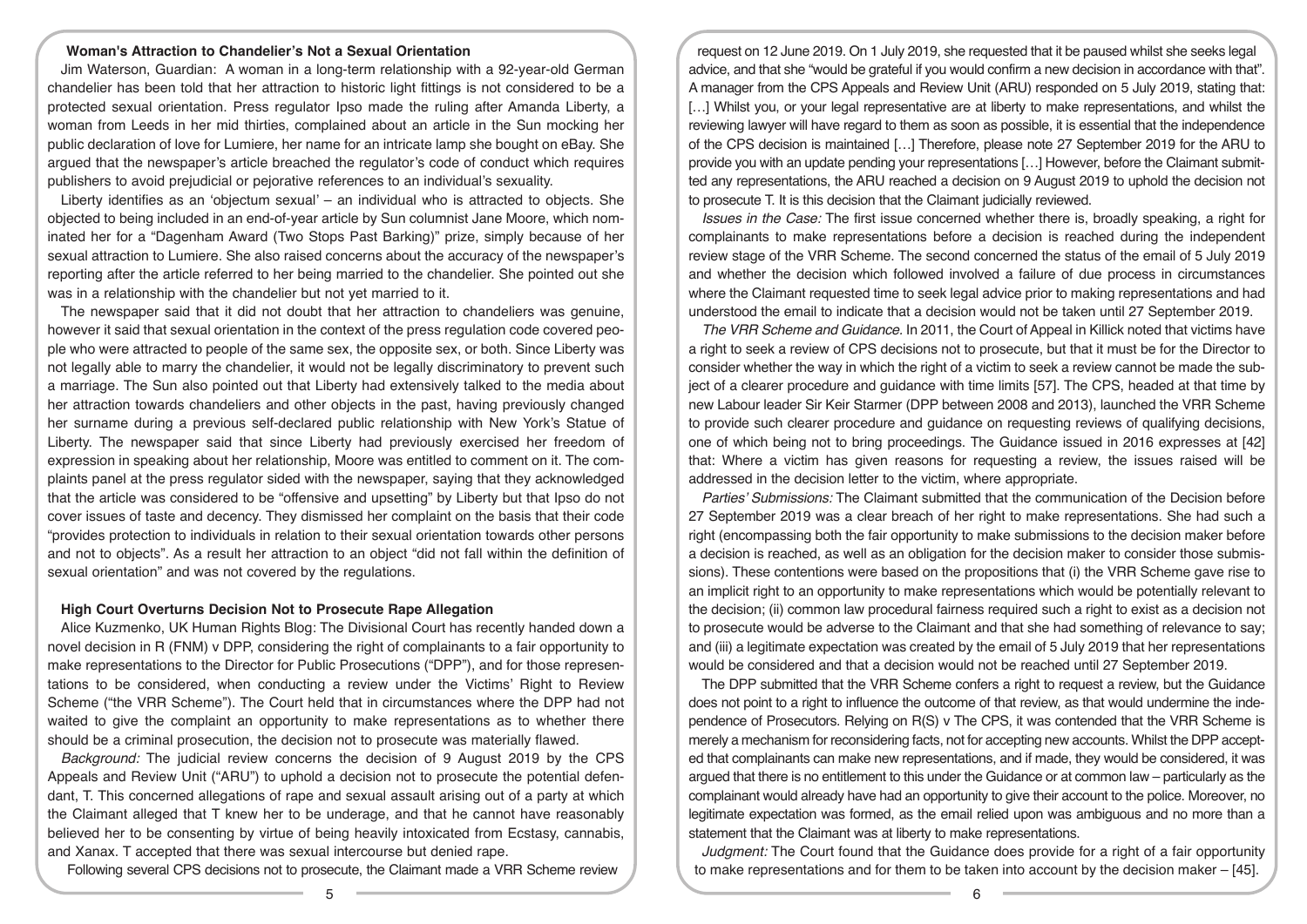However, this right falls short of any obligation on the DPP to invite such submissions [46]. The Court however indicated that where urgency is not an issue, a complainant's request for time, a week or two, to submit representations would be "sympathetically considered" – [47]. As to the decision specifically relating to the Claimant, the Court found that the email of 5 July 2019 indicated that she would have until 27 September 2019 to make representations – [50]. As such, they went on to find that there was a failure of due process when the decision was taken without having waited for the Claimant's representations – [51]. Thus, the Court granted the application for judicial review, quashed the decision of 9 August 2019 not to prosecute T, and gave the Claimant 21 days from date of the hand down of the judgment to submit to the CPS her reasons in support of the review sought – [52]. After this, a fresh decision is to be taken by a member of the ARU that was not previously involved with the case.

Comment: This case may come as a comfort to those disappointed by the recent High Court decision that dismissed a challenge by the End Violence Against Women's Coalition in regard to the falling numbers of rape cases being prosecuted. It is clear that where an individual gives reasons with their request for an appeal, those reasons should be considered as part of the review. Yet, it is possible for due process principles to require a fair opportunity to make representations, even outside the scope of the provision by the Guidance. As such, several questions have arisen that remain unanswered. The judgment raises the question of what conduct or actions can give rise to due process applying, and whether and in what circumstances such conduct would form a legitimate expectation. It is also not entirely clear how much time a complainant ought to have in order to have a fair opportunity to make their representations. In this case, the ARU acquiesced to an extension and for representations to come in later. However, what of those complainants who request time but are refused – will their fair opportunity to make submissions have been breached? The last issue is one effectively raised by the DPP. What of the rights of suspects? In the aforementioned R(S), suspects were prevented from being able to make any representations to a reviewing prosecutor, as they had the opportunity to do so earlier, as does a complainant. However, is there now an imbalance between complainants and suspects in their input level into a case before it reaches a reviewing prosecutor? Given the response to Killick in 2013, there can be some optimism over an updated Guidance to resolve some of these issues.

#### **Secretary Of State For Justice Delays Release of Terrorism Prisoner**

Doughty Street Chambers: Richard Thomas and Daniel Clarke represented the applicant in X v SSJ [2020] EWHC 800 (Admin) in which the President of the QBD and Holroyde LJ upheld an order restricting X's release made on the grounds there was a heightened terror threat from recently released prisoners and that whilst in custody X had links with the perpetrator of the attack in Streatham and may have been practising an extreme form of Islam.

The SSJ's application was been made not under the recently passed Terrorist Offenders (Restriction of Early Release) Act 2020 but under a little-known provision in section 102(5) of the Powers of Criminal Courts (Sentencing) Act 2000 that published guidance made plain was intended to apply only where the prisoner serving a DTO had made exceptionally bad progress whilst in custody.

The SSJ accepted the application was made outside the circumstances envisaged in the guidance and relied on an 'intelligence gist', refusing to disclose the full extent of the information available. The Court rejected X's arguments on judicial review that in the absence of a closed material procedure reliance on intelligence was not permissible and found that the exceptional circumstances justified a departure from the guidance.

# **Judge-Only Trials Still Under Active Consideration By Scottish Government**

Kapil Summan, Scottish Legal News: Despite a furious backlash from the legal profession, the Scottish government is still actively considering the suspension of jury trials. Last month, the government was forced to remove measures to abolish juries in solemn trials from its emergency coronavirus legislation. Ronnie Renucci QC, president of the Scottish Criminal Bar Association (SCBA) had said the proposals were an attack on principles "built over 600 years" that are at the "cornerstone of Scotland's criminal justice system and democratic tradition".

The government has now tabled nine options in a new discussion document to deal with the problem. The only option it explicitly endorses, however, is the same one it was forced to withdraw: the abolition of juries in solemn trials. Of the remaining eight options it either makes no comment or casts doubt on their practicability or value. One option mooted is to adjust the sentencing powers of sheriff courts in summary cases by increasing the maximum custodial sentence of 12 months to two or three years.

The document distinguishes this from the proposal for judge-only courts, stating: "Unlike the proposal for judge-only courts, this change would limit the maximum sentence that a convicted person could receive from a judge sitting alone and would extend the long-established precedent for the summary courts to deal with both matters of guilt or otherwise of the accused and if convicted, sentencing of the offender for cases at the less serious end of the spectrum."

A senior defence advocate told Scottish Legal News: "How is this different from solemn trials without a jury? The issue is not just one of sentence, it is a right to trial by jury in serious offences. "This is simply saying we will do away with jurors in some sort of unspecified middle ground of cases and sweeten it with a sentence limit that can be adjusted at any time once the introduction of solemn trials without juries is established."

The document also suggests, among other proposals, reducing the jury size, using larger venues to enable social distancing and using video-links." The Edinburgh Bar Association said in a statement: "We are extremely concerned that the Scottish government are again moving to remove the right to trial by jury for the most serious cases by advocating solemn trials with judges only or by significantly increasing sentencing powers in summary cases (which would have the effect of removing trial by jury for many cases)."

Justice Secretary Humza Yousaf said: "Following intensive work by government, the Scottish Courts and Tribunals Service and the Crown Office, our discussion paper details a range of potential temporary options and while changing the trial by jury system is still included it is not our favoured option. Each has clear challenges and I will consider them in detail, while having talks with key justice partners, including representatives of the legal profession, victims organisations, political parties and human rights experts this week. I intend to update Parliament as soon as possible after recess on how these discussions are progressing and any planned next steps."

# **Benjamin Bestgen: Truth in law**

Author Irvine Welsh reacted with disbelief when former Scottish First Minister Alex Salmond was acquitted of several sexual offences last month: "For fuck sake. NINE women were lying? Come on." His reaction is a good example of what lawyers often hear when a judgment did not go the way some people thought it would or should go. Heated debates about lying witnesses, wrongly admitted or suppressed evidence, sharp lawyers and judges or juries reaching biased, unsupportable conclusions open up. Concerns that the truth didn't come out and therefore an injustice occurred upsets people.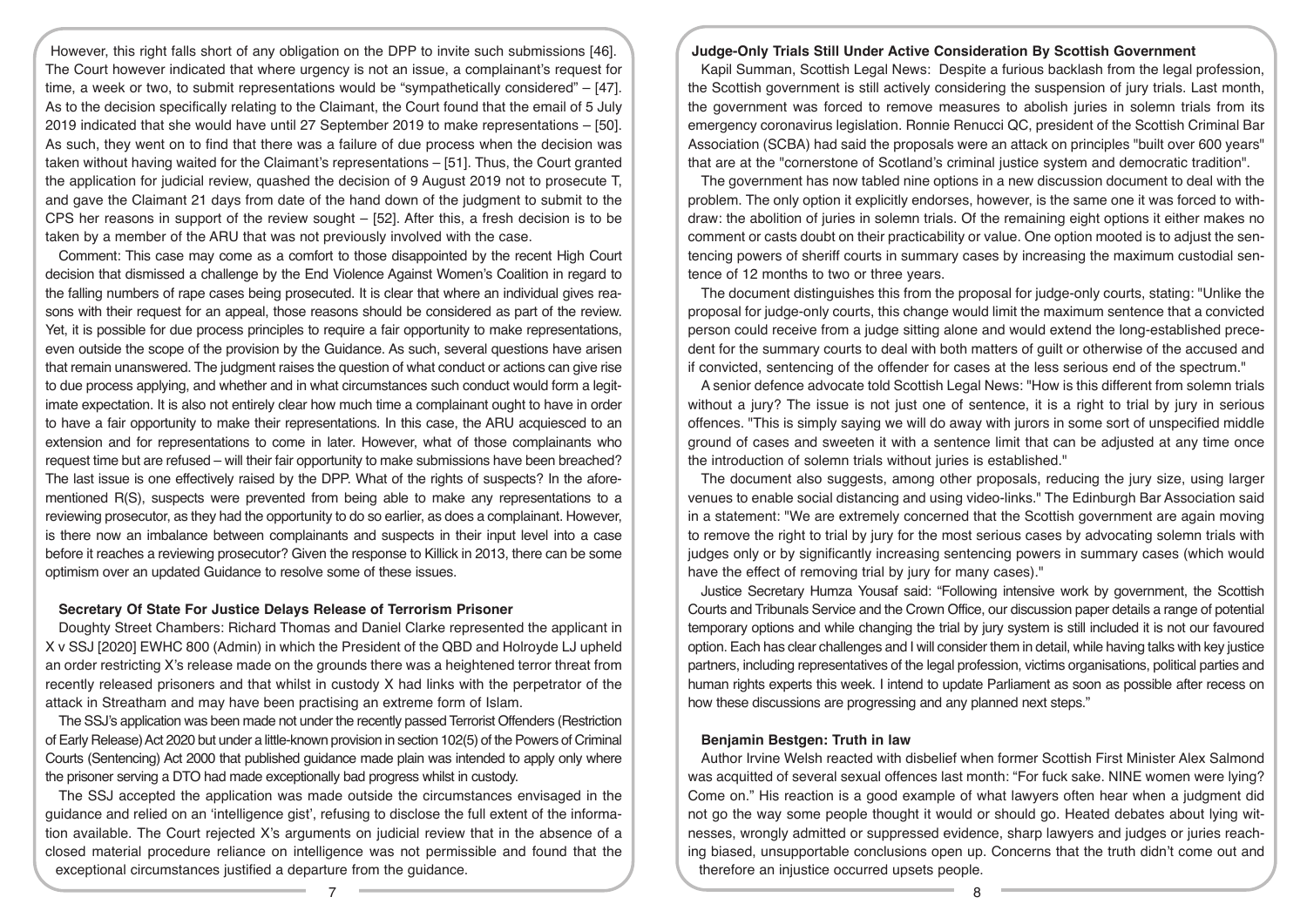The concept of truth is fascinating because it proves hard to pin down: is truth something that objectively corresponds best with perceived reality or something we simply all agree on? Should a true belief be part of a coherent system of such beliefs? Does truth exist at all or do we just construct it as we go along? It is also vitally important to humans: universally, truth ranks equal with ideals like beauty, justice and goodness. But where can it be found in law – if at all? Truth relates to knowledge. What we know can be true or false and in law we want justice to reflect truth. We want to know "what really happened", so any punishment, reward, restitution or compensation can be justified as appropriate, just and fair.

Legal epistemology tries to clarify how we obtain knowledge in law and from legal practice. For example only, it analyses approaches to evidence, justifications for admitting or excluding information, standards of proof and probativity, how juries or judges reach decisions, what reasonableness means in law or what mens rea actually entails. It thinks about concepts like safety, truth, coherence, reliability or comprehensibility in a legal context. It researches how witness testimony or specialist expert evidence should be treated in court. By comparing inquisitorial civil law and adversarial common-law approaches, the Secret Barrister engagingly discusses truth in trials. They cast doubt on whether a trial can really discover truth, as our reality is usually complex, full of incomplete information, human error, foggy memories, implicit biases, ill-will and constraints on the resources needed to investigate a case thoroughly.

And maybe that's fair – maybe "beyond reasonable doubt" and "balance of probability" is as close as we get to establishing truth in law. Or maybe law is the wrong forum to look for truth and right answers altogether. In contrast, legal philosopher Ronald Dworkin believed that judges can find, if not truth, then at least right answers. His idealised judge Hercules has wisdom, plenty of time, resources and access to vast legal knowledge in a coherent system of laws. Why abandon an ideal just because our reality is flawed? Should we not strive to do better? Whatever the answer, there are no winners in trials like Alex Salmond's, only cause for thought and reflection.

#### **Benjamin Bestgen: The Ship of Fools**

Likening statecraft to captaining a ship goes back to the Greek poet Alcaeus of Mytilene but was made famous in Plato's Republic. For a ship to be sailed properly, maintaining the right course, good health and morale on board are vital. Each person needs to know their role, be able and willing to perform it to their best ability and be equipped for the job. The allegory of the Ship of Fools illustrates what happens if the ship is manned by a dysfunctional crew. Conceived in 1494 by German satirist and academic Sebastian Brandt (himself a Doctor of Laws), it became a cultural motif across the Western world:

The shipowner is stronger and bigger than everyone in the ship, short-sighted, hard of hearing and inexperienced at sea. The sailors quarrel amongst themselves as to who should be captain. Various individuals try to persuade, bribe, cajole, distract or immobilise the shipowner so they can take control. Sometimes other sailors kill the ones who successfully managed to get appointed captain. They also praise individuals who are particularly skilled at persuading or duping the shipowner, claiming that such persons have what it takes to be captain.

Persons who are not successful at this or who try to learn about the proper skills for captaining a vessel are threatened, ridiculed or ostracised. It is even claimed the necessary skills for captaincy cannot be learned and anyone who claims otherwise is shouted down. Throughout, the sailors gorge themselves on the ship's supplies. Therefore, the ship sails in a haphazard and dangerous manner, as can be expected from such a crew.

Socrates and Plato used the shipping metaphor as a point against democracy. It was argued, amongst other things, that democracy favours short-term decision-making, is often disorderly and confused, caters to popular instead of necessary things and is usually run by people who are both ignorant of statecraft and don't have the right character or temperament to wield political power. For all their shortcomings (there are many), the Greek thinkers emphasised the value of education and expertise in matters of political rule and pursuing the common good in a society. They feared that in a democracy, the voices of people both educated and temperamentally fit to govern would be drowned out by the noisy, irrational, ill-motivated and foolish. Interestingly, we tend to impose much more stringent requirements on the education and temperament of our physicians and judges than our politicians or media. We demand that those who wield great power over our health, liberties, property and life must be people of quality, high standards and training. But we also seem often resigned, cynical or complacent when it comes to the qualities of those who make our laws, govern and inform us. This is a point to ponder, in particular in a time of crisis and what should come after. What kind of captain and crew do we want and what kind of shipowner would we like to be?

#### **Virtual Prison Visits Rolled Out in Northern Ireland**

Scottish Legal News: Virtual prison visits have been rolled out across Northern Ireland's prisons following the suspension of in-person visits during the coronavirus pandemic. The video-link facilities introduced at Maghaberry Prison, Magilligan Prison and Hydebank Wood allow for 20 minute "visits" between prisoners and their family. Family members can use a PC, tablet or smartphone to take part in the virtual visits, which are strictly supervised by prison staff.

Justice Minister Naomi Long said: "We absolutely recognise the importance of family contact for those within our care, and their families. The use of safe and secure video-links in each of our establishments now facilitates family video calling at a time which can be worrying for all of us." She added: "The last few weeks have clearly been out of the norm for us all. COVID-19 has made us enter a place of uncertainty, which is never comfortable for anyone. However, at a time of forced distancing, I want to assure the families of those in the care of the Northern Ireland Prison Service that we are all in this together."

# **Care Proceedings Rise Steeply in Family Courts During UK Lockdown**

Diane Taylor, Guardian: The number of urgent care proceedings in the family courts has increased sharply since the beginning of the Covid-19 pandemic, the Guardian has learned. Judicial sources say that a combination of the lockdown leading to families being forced to spend the majority of their time together, often in confined spaces, increased drinking by some parents and major money worries are a toxic combination, which is putting vulnerable children at risk. Some family courts have seen a fivefold increase in care proceedings cases in recent weeks. As courts are often operating remotely using phone or Skype hearings during the pandemic there are particular challenges when children are involved.

Aysen Soyer, head of the family law team at Wilson Solicitors, said that she and her team have been working at full capacity since the lockdown began. "It happened overnight," said Soyer. "In family court proceedings last week we had two children removed from their parents by phone that's unheard of," she said. She added that it was harder to control parents' emotions when their children were about to be removed from them when court proceedings were taking place on the phone. Care proceedings are the most urgent matters in the family courts but the way things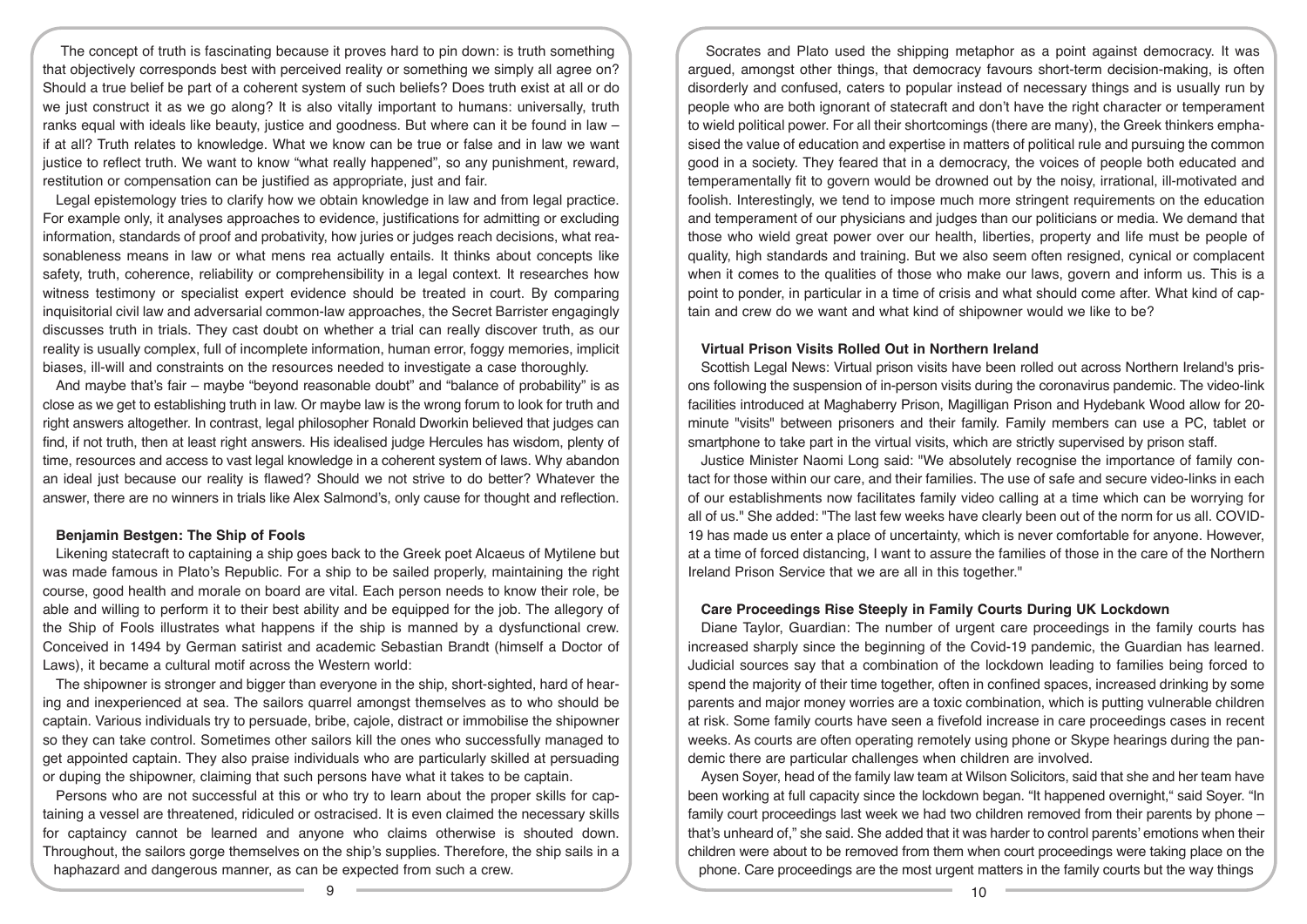are working it's a disaster." She said it was "inevitable" to reach the conclusion that the pressures of the lockdown were leading to an increase in care proceedings. "Things that might have bubbled away for a bit longer with toxic family relationships have been brought to the fore by the pandemic. Care proceedings are going at a higher rate. Guardians and solicitors are not able to visit children at the moment. My team have been furiously busy since the lockdown started. I think that initially it will get worse and then lawyers and the family courts will find a way to deal with this. At the moment things are just desperate."

According to the NSPCC, self-isolating and quarantine can cause stress and changes in everyone's behaviour. Families are under new pressures and they have warned people to be alert to children who are withdrawn, or aggressive or very young children left alone or outdoors by themselves. Domestic violence is sometimes but not always a factor in care proceedings. On Saturday the home secretary, Priti Patel, launched a public awareness campaign for domestic abuse victims. She said that talks were ongoing to provide charities and the domestic abuse commissioner with an extra £2m to boost domestic abuse helplines and online support.

Unicef has issued new guidance about protection of children during the lockdown. Officials warn that children are at heightened risk of abuse, neglect, exploitation and violence during the lockdown. They say that many children are likely to face an increasing threat to their safety and wellbeing. A HM Courts and Tribunals Service spokesperson said: "Cases involving vulnerable children will always be prioritised and we are using technology to maintain access to justice as far as possible.This is kept under constant review and judges and courts will continue to work with all in the family justice system to respond to any increases in demand."

#### **The Easter Rising - Busting the Myths :**…

Patrick Concannon: The Easter Rising has gone down in Irish History as a watershed moment. For Republicans especially it is the seminal moment in recent Irish History commemorated with parades and rallies at Easter every year. Many to this day still believe the Rising was an unexpected event from the British perspective. There is a belief that the British were taken totally by surprise by a well- disciplined force, the Irish Volunteers, as most of the Dublin Garrison had left to enjoy the Bank Holiday Easter Monday and attend the horse racing at Fairyhouse which was hosting the Grand National. In this piece of Busting the Myths I will try to examine the Rising from a different angle. Did British Intelligence allow the Rising to go ahead to further the aims of some of their hierarchy and force a confrontation once and for all with Irish Volunteer Movement and is the standard narrative of a shell shocked British establishment coming to terms with a surprise attack fully accurate?

The Easter Rising took place mainly in Dublin between 24th April and 30th April 1916. The event was masterminded by a seven man IRB (Irish Republican Brotherhood) military council with these plans unknown largely to those on the ground- the Irish Volunteers and the Irish Citizen Army. Even some IRB and Irish Volunteer leaders such as Bulmer Hobson and Eoin MacNeil were in the dark. At the last minute the MacNeil however became aware of the plans and attempted to have the Rising cancelled by issuing countermanding orders. His attempts were ultimately futile as the Rising was cancelled for one day and commenced not on Easter Sunday as planned but on Easter Monday. One of the signatories Seán Mac Diarmada was so enraged that he had Bulmer Hobson, who had agreed with MacNeil's position held under house arrest at gunpoint and circumvented MacNeil's orders by contacting reliable, as he saw it, Volunteer units.

Ireland at this time was ruled by three administrators, the Lord Lieutenant, the Chief Secretary for Ireland and the Under Secretary for Ireland. In 1916 these positions were held by Lord Wimborne, Augustine Birrell and Matthew Nathan respectively. These three men would be at the heart of what was to come. Prior to the Rising these three men had disagreed with each other on the best way to counter an increasingly aggressive and assertive Volunteer movement who openly drilled on the streets of Dublin. Birrell and Nathan felt that any heavy handed approach would be counter- productive and that such moves would antagonise public opinion against Britain. Wimborne disagreed and he was supported in this assessment by British Intelligence who were aghast at the pacifist approach taken by the Chief and Under Secretaries. Indeed there was a great deal of friction between both sides.

A huge problem that the British faced was its inability or even refusal to have dealt with the Unionist armed mobilisation of 1912-1914. When the army had been ordered North most of the officers had offered to resign their commissions rather than enforce Home Rule on Ulster. For Birrell and Nathan it seemed that to now put down the Irish Volunteers would provoke a ferocious backlash which would show the British to be one sided in Irish affairs confirming to many that the Nationalist Revolutionaries were right all along. However British Intelligence had gleaned some top secret information- there was a rebellion planned in Ireland to commence on Easter Sunday. British Naval Intelligence and the top secret 'Room 40' which had broken the German codes had also intercepted communication between Clan na Gael in America and the German Authorities. In fact the British knew a full two months before the Rising occurred that one was planned for Easter Sunday after intercepting a communication from John Devoy of Clan na Gael and the Germans.

Augustine Birrell and Matthew Nathan were informed of these interceptions by Admiral Bayly but as they were not informed from where the information came they dismissed it as too vague and insisted they could not act upon it. General Friend Commander in Chief in Ireland was also informed that a Rising was imminent. However the really key information crucial to the Dublin authorities understanding was not passed on. That information was that British Intelligence had it from an extremely reliable source, namely Room 40, that there would be an uprising on 23rd April 1916. Was it to keep Room 40, a crucial naval intelligence source secret or was there something more sinister. Why this information was not passed on remains an open question. However Roger Casement who was famously arrested on board the Aud with an array of weaponry destined for the rebels declared that during his interrogation he offered to call on the Volunteers to desist from action on Easter Sunday. His Military Intelligence interrogators however told him, "It is a festering sore, much better that it comes to a head". Casement's interrogators had been Reginald Hall and Basil Thomson.

The week before the Rising two informers within the Volunteers codenamed 'Chalk' and 'Granite' had informed their handlers that they had received orders to prepare for mobilisation as they were 'going out' on Easter Sunday and some may not come back. Armed with this information and the intercepts it seems incredible that the British did not intervene before the rebels struck. It is even more amazing that the Prime Minister who was also fully aware of the Intelligence available and from whence it came did not directly intervene. Rather he did nothing and the Rising went ahead as planned. To be fair to Nathan and Birrell they had advanced plans in place to arrest key activists after the capture of the Aud and Roger Casement. However by the time those plans were being put into place Padraig Pearse was reading the proclamation on the steps of the GPO.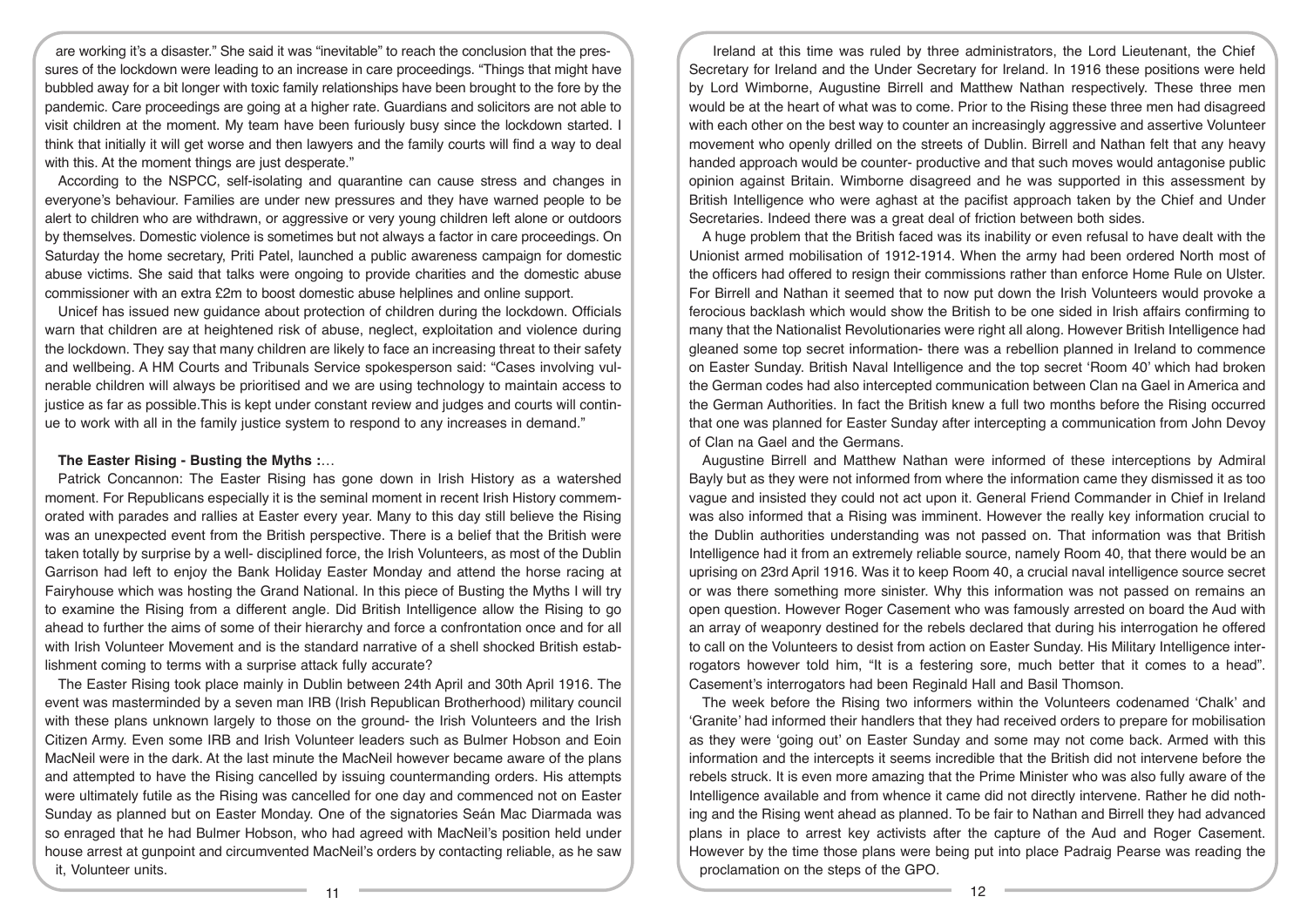It is my contention that British Intelligence had achieved what they had been advocating for months and it had been in their interests to let the Rising occur. Certainly those on the ground were taken by surprise at the outbreak of Rebellion and most British forces in Dublin were enjoying the horse racing at Fairy house when they heard of the takeover in Dublin. There also does seem to be some evidence that the Dublin Administration was drip fed information but without the verification needed were reluctant to take decisive action. However, now there had been open confrontation with the Volunteers who were decimated with their leadership executed and their rank and file interned. Dublin city centre lay in ruins and the population were hostile to what had occurred. Birrell and Nathan had resigned, totally discredited and were out of the picture whilst Wimborne who had declared martial law during Easter Week was fully vindicated. However the British Intelligence apparatus had miscalculated the fallout from the Rising. Not six years later Ireland would see a Free State established and the partition of the island. The fallout from the Rising was considerable and in the end although a terrible defeat for the Volunteers in the short term, in the long term Easter week would and still does illicit a massive emotional response in Nationalist Ireland. It is the great question we can't answer, if the British had intervened before the Rising would events have transpired as they then did? I will leave it to the readers to debate that one.

# **Parole Hearings - Unproven Allegations Can and Should be Heard**

*Georgia Beatty, Joe O'Leary, 5SAH, Chambers:* A Parole Board is not only entitled to consider unproven criminal allegations made against the prisoner, but is expected to do so. The 2019 'Guidance on Allegations' issued by the Secretary of State for Justice (SSJ) is consistent with decided authority and is not unlawful. 'Mere allegations' with no evidential basis whatsoever should not be considered. However, where there is sufficient evidential material for a Board to make 'at least some findings of fact', an unproven allegation should be taken into account as part of the Board's overall risk assessment. The strength or weakness of the supporting material will go to the weight that a Board is entitled to place on the allegation in that assessment. Consideration of unproven allegations is subject to relevance and the overriding requirement that a Parole Board must act fairly.

R (on the application of Morris) v Parole Board and another [2020] EWHC 711 (Admin)

The upshot of this decision is that allegations made against prisoners, even if unproven, should be considered by Parole Boards as a matter of course, subject to the general requirements of relevance and fairness. This case considered and developed upon several key authorities concerning the question of what material a Parole Board is entitled to consider. Previous decisions had confirmed that Parole Boards may rely on a broad range of information regardless of whether it would be admissible in a court of law, including hearsay evidence. This judgment confirms that unproven allegations are included within the wide ambit of information that a Parole Board can and should take into account. While the court was clear that a 'mere allegation' which 'has no evidential basis whatsoever' should be disregarded, at para [55], it was also clear that unproven allegations should be taken into account where there is a sufficient evidential basis to allow the Board to make 'at least some findings of fact'. This is plainly a low bar, especially considering that in the present case the Board made findings of fact without referring to any witness statements or case summaries. However, where the factual basis is weak, the allegation will likely carry little weight.

The obiter of McGowan J suggests an onus on those representing prisoners at Parole

Board hearings to take a proactive stance in challenging unproven allegations that are denied, for example by ensuring that any directions obliging the SSJ to obtain certain evidence in advance of a hearing are followed and enforced, at para [59], and by producing evidence on behalf of the claimant to disprove such allegations where possible, at para [54]. This judgment also serves as a reminder to practitioners that a Parole Board is not a court, but a specialist decision-making body tasked with evaluating risk. The judgment points out that 'in considering risk, the Board is not determining a criminal charge' at para [35] and therefore principles such as the presumption of innocence and the burden of proof do not apply, at para [52].

What was the background? On 19 December 2017, Mr Morris was sentenced to an indeterminate 'IPP' sentence, with a minimum term of two years, for threatening to kill his ex-partner, her brother, and his eight week-old daughter. On 1 March 2014, while released on licence, Mr Morris allegedly grabbed another ex-partner by the throat. The claimant admitted presence at the complainant's address and that the situation became 'verbally heated', but denied any physical aggression. The complainant's statement was later retracted and no criminal charges were brought. However, by failing to inform his offender manager of this relationship, Mr Morris had breached his licence conditions and was therefore remanded back into custody.

Mr Morris was later transferred to open conditions, but in 2017 he was transferred back to closed conditions for two further breaches of his temporary licence. One of the alleged breaches was that he failed to disclose an intimate relationship with another individual (AW). AW had contacted a domestic abuse intervention service, complaining that Mr Morris had been harassing her following the end of their relationship. Mr Morris denied harassing AW and denied that their relationship was intimate. No action was taken by the police due to insufficient evidence, but a harassment prevention letter was issued.

Following a parole hearing on 10 September 2018, the Parole Board refused to direct Mr Morris' release. The Board considered the allegations from 2014 and 2017 as part of its overall risk assessment. Notably, attempts were made to obtain further information relating to both allegations, such as case summaries and witness statements, but these attempts were unsuccessful. The information considered by the Board included the fact of Mr Morris' arrest following the 2014 incident, the conclusions of a Panel meeting in 2015 at which the 2014 allegation was 'extensively explored', and the fact that a harassment prevention letter was issued in 2017.

Mr Morris challenged the Parole Board's decision on two grounds: The decision was procedurally unfair due to the Board's reliance on unproven criminal allegations. The Secretary of State for Justice's 2019 'Guidance on Allegations' is flawed. What did the court decide? Mr Morris' claim for judicial review was rejected on both grounds. It was held that the decision not to direct release was not procedurally unfair, and that the 2019 'Guidance on Allegations' was not unlawful. In relation to the first ground, the court noted that the only constraint on the nature of the information that the Parole Board may consider is that the Board must act fairly, citing a number of previous authorities on this issue. It was held that consideration of unproven allegations is not intrinsically unfair, however the question of fairness will depend on the facts of each case. In deciding whether it would be fair for a Parole Board to consider an unproven allegation, the court recommended the following approach:

'Mere allegations' should be disregarded. There must be sufficient evidential material for a board to make 'at least some findings of fact' (citing Baker J in R (Delaney) v Parole Board [2019] EWHC 779 (Admin) at para [10]). where an evidential basis is present, the strength of that evidence will determine the weight that the Board ought to attach to the allegation.